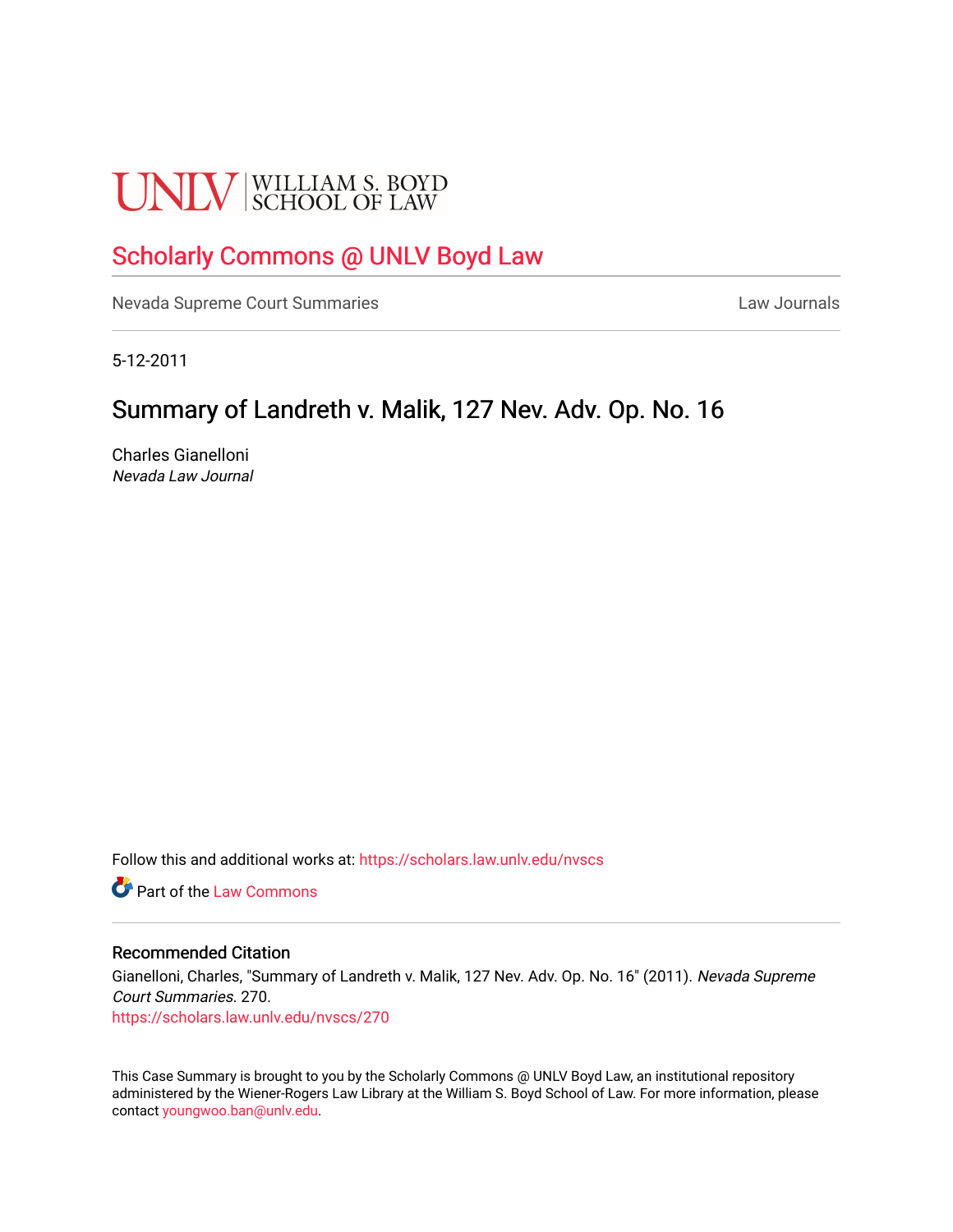# *Landreth v. Malik*, 127 Nev. Adv. Op. No. 16 (May 12, 2011)<sup>1</sup>

# FAMILY LAW – SUBJECT MATTER JURISDICTION

# **Summary**

Petition for rehearing of an appeal from default judgment stemming from a property dispute ordered by the Family Court Division of the Eighth Judicial District Court. Rehearing based on lack of subject matter jurisdiction and failure of a party to provide adequate notice of intent to seek a default judgment.

# **Disposition/Outcome**

The Supreme Court of Nevada held that the family court judge did have subject matter jurisdiction over the case, even though it was outside of the scope of a traditional family court. The Court then reversed the default judgment because Plaintiff failed to serve Defendant with proper notice of intent to seek a default after giving Defendant several extensions to file an answer.

# **Factual and Procedural History**

Amit Malik ("Malik") and Dlynn Landreth ("Landreth") cohabitated together from July 2001 until September 2005. The parties were never married and did not have any children together during the course of their four-year relationship. In September 2006, a year after the parties ended their relationship, Malik filed an action against Landreth in the family court division, seeking half of the equity in a Las Vegas home, half of certain personal property acquired during the relationship, and all of his separate property.

Malik properly served Landreth with the complaint in early October 2006. During October and November, Malik granted several oral and written time extensions for Landreth to file an answer. Because Landreth failed to answer, even after the extensions, Malik filed a notice of intent to apply for a default judgment in December. In February 2007, Malik filed the default and served Landreth with notice of a default hearing.

During the hearing, Landreth moved to set aside default by alleging Malik granted her an additional time extension after the December notice of intent to apply for default judgment. Reasoning that Landreth had numerous opportunities to answer, the family court granted default judgment to Malik and awarded him half the equity in the home and other personal property located within the residence.

Landreth appealed the decision to the Supreme Court of Nevada on the previously unargued basis of improper subject matter jurisdiction. Writing for the majority, the Court found that the family court's judgment was void because of a lack of subject matter jurisdiction. For this rehearing, Landreth asks the Court to re-consider the subject matter jurisdiction issue. She

 $\overline{\phantom{a}}$ <sup>1</sup> By Charles Gianelloni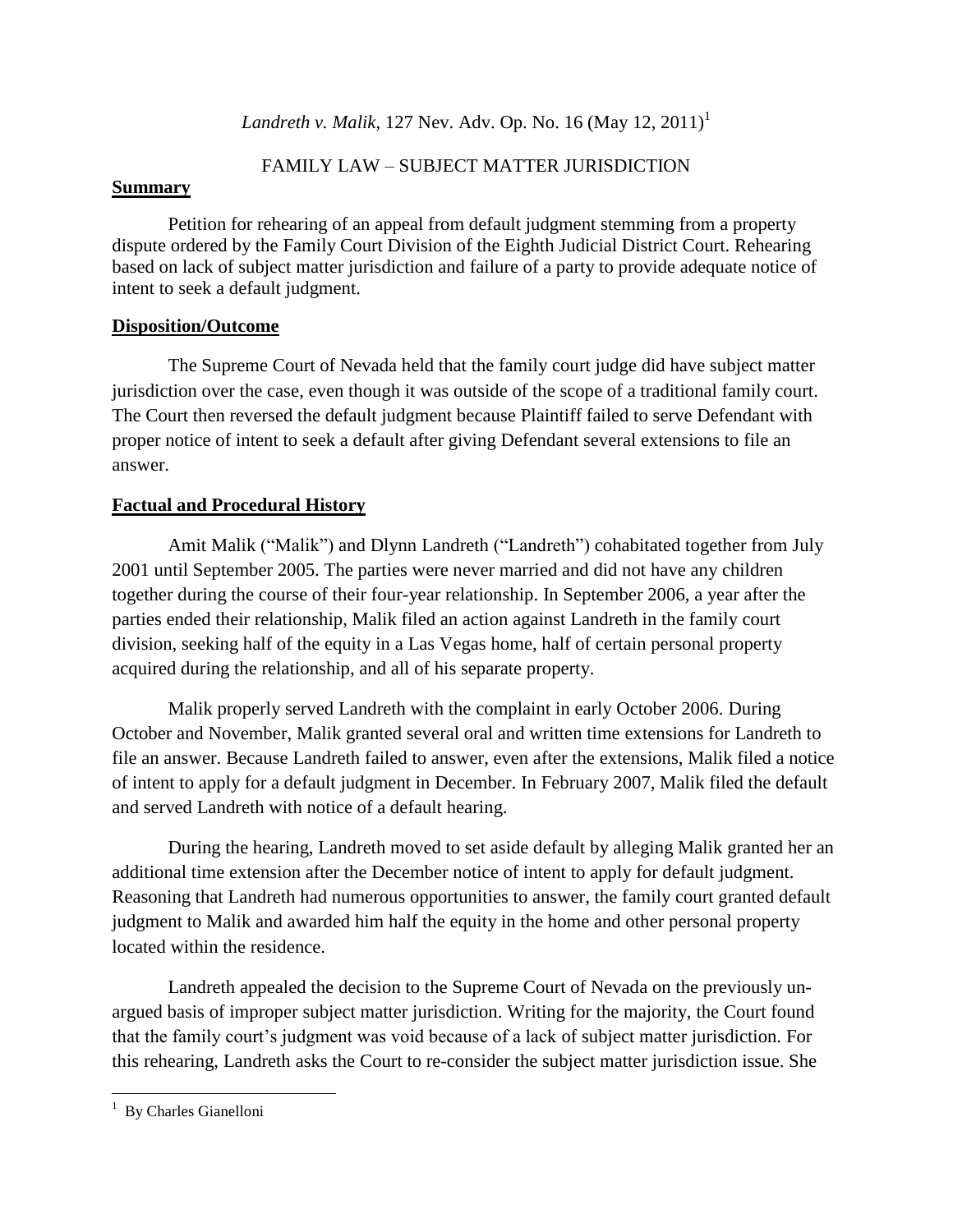also asserts that the family court abused its discretion when it failed to consider Landreth's notice argument.

### **Discussion**

### *Subject Matter Jurisdiction*

Writing for the majority, Justice Hardesty made a thorough and exhaustive inquiry into the issue of subject matter jurisdiction. More specifically, the question was whether a family court judge has the judicial power to hear matters outside of the scope of family court issues, as enumerated by statute.

Landreth's argument was that her case did not fall within family court subject matter jurisdiction under NRS 3.223 because the parties were not married, had no children, and the only issue was property distribution.<sup>2</sup> As in Landreth's first appeal,<sup>3</sup> the Court determined that the first step in the analysis was to analyze Article 6, Section 6 of the Nevada Constitution.<sup>4</sup> In parting with the analysis in the first appeal, the Court concluded that Article 6, Section 6 is ambiguous because it could reasonably be interpreted in two different ways. First, it could be interpreted to allow the Legislature to limit the subject matter jurisdiction of family court. But it could also be interpreted to mean that judges sitting in family court have the same powers as other district court judges, which would include the power to hear matters outside of the ones listed in NRS  $3.223$ <sup>5</sup>. Thus, the Court looked at legislative history for support.

From the legislative history, the majority concluded that a family court judge had the same power as any other district court judge.<sup>6</sup> The Court then looked at the legislative history of NRS 3.223.<sup>7</sup> There, the Court found that family court judges must first run as district court judges and then rotate into the position of a family court judge. The Court distinguished this from other states where a judge is only a family court judge, and not first a district court judge. The Court also cited to several hearings where senators expressed much concern about limiting the jurisdiction of family court judges.

After parsing the history of NRS 3.223, the majority concluded that NRS 3.223 in no way limits the constitutional power and authority granted under Article 6, Section 6(1) to district court judges sitting in family court.<sup>8</sup> The Court explained that judicial power of judges is derived directly from the Nevada Constitution, but the subject matter jurisdiction of family court is ultimately established under NRS 3.223. And even though that statute details that family court has original jurisdiction over certain matters, a district court judge's judicial power is not diminished by NRS 3.223. Thus, district court judges presiding in family court may hear matters unrelated to family court. However, the majority was quick to note that this would be rare – only in situations where a case was miss-assigned to family court would this likely occur.

 $\overline{\phantom{a}}$ 

<sup>2</sup> NEV. REV. STAT. 3.223 (2007).

<sup>3</sup> Landreth v. Malik*,* 125 Nev. Adv. Op. No. 61, 221 P.3d 1265 (2009).

<sup>4</sup> NEV. CONST. art. VI, § VI.

<sup>5</sup> NEV. REV. STAT. 3.223 (2007).

<sup>6</sup> Hearing on S.J Res. 24 Before the S. Judiciary Comm., 65th Leg. (Nev., Jan. 24, 1989).

NEV. REV. STAT. 3.223 (2007).

<sup>8</sup> NEV. REV. STAT. 3.223 (2007); NEV. CONST. art. VI, § VI.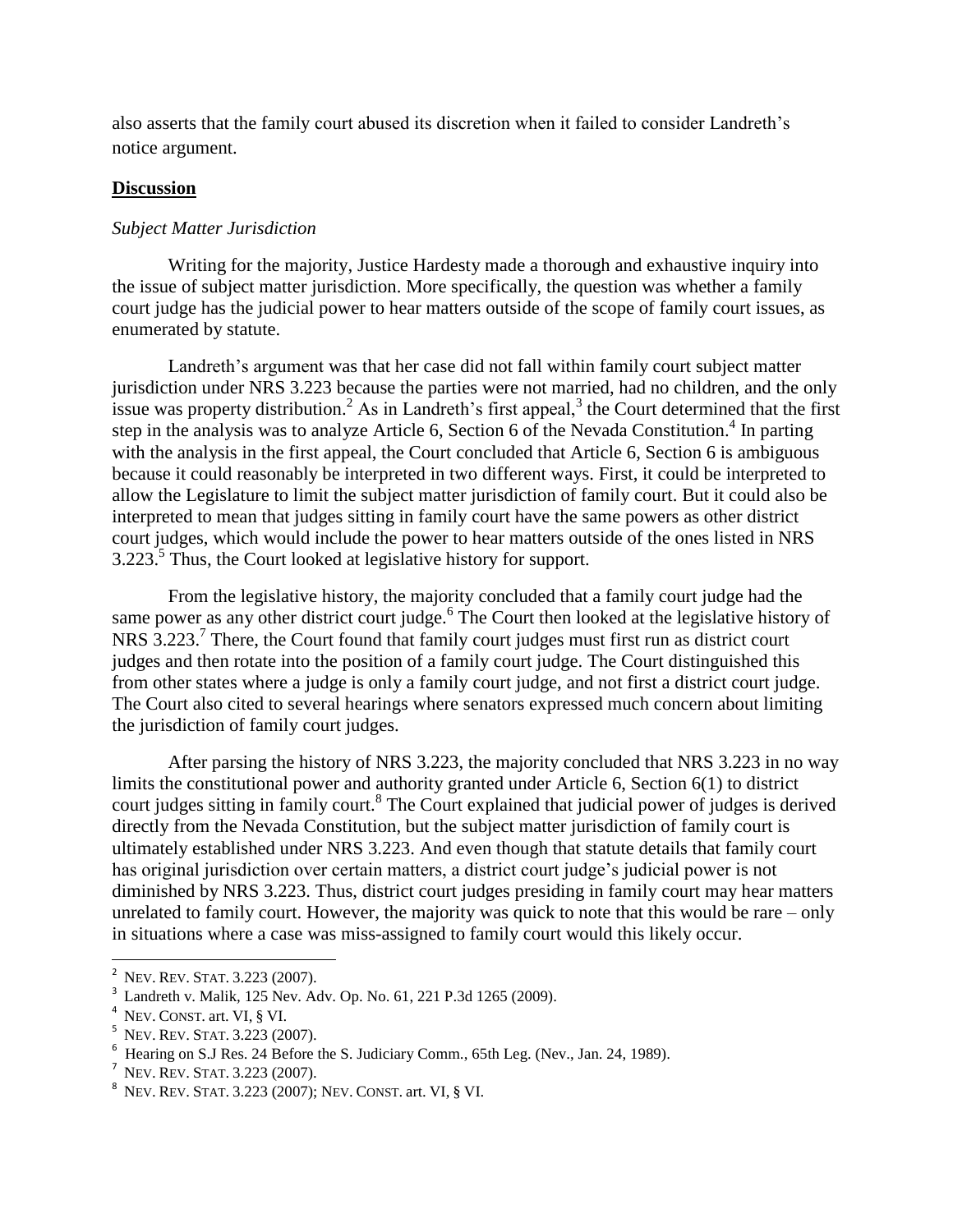#### *Abuse of Discretion*

Because the Court determined that family court did have jurisdiction over the matter, it next turned to the issue of whether the family court abused its discretion regarding the entry of default judgment. The Court concluded that family court did abuse its discretion and reversed.

Landreth argued for a reversal because Malik did not send a second notice of intent to file a default after granting Landreth extensions for her to file an answer. Malik, on the other hand, argues that there is no further notice requirement after he provided Landreth with the first one. The Court started its analysis first by distinguishing the notice requirements for a default versus the requirements for a default judgment. Relying on *Rowland v. Lepire*,<sup>9</sup> the Court explained that a lawyer has a duty to determine intent to proceed before requesting a default. Looking to NRCP  $55(b)(2)$ ,<sup>10</sup> the Court explained that there is a three-day notice requirement before a party can request a default judgment.

Turning to the facts, the Court noted that Malik did send a three-day notice of intent to file a default judgment, but he did so before a default was even entered by the court. Thus, Malik failed to provide notice consistent with NRCP  $55(b)(2)$  – the three-day notice of intent to seek a default judgment must occur after the clerk has registered the default.<sup>11</sup> Additionally, the Court also found that, under *Rowland*, Malik also had a duty to inquire about Landreth's intent to proceed after each extension he granted her. Malik stated on the record that he verbally granted Landreth several extensions, but he did not ask whether she intended to proceed. Thus, Malik failed to provide adequate notice under either *Rowland* or NRCP 55(b)(2). Consequently, the court abused its discretion when it failed to consider this issue.

#### **Dissenting Opinions**

Justice Douglas, with whom Justice Pickering and Justice Cherry joined, dissented and would deny the petition for rehearing for lack of subject matter jurisdiction. Douglas' dissent echoed much of the same analysis he used in writing the majority opinion in the original appeal. He argued that a judge's power is not personal, but is institutional. Thus, it is a court that has jurisdiction over and matter and not a specific judge. But if a court does not have jurisdiction, then no judge can proceed. Justice Douglas cited to several cases stating similar opinions as support for his statements. $12$ 

Justice Douglas went on to argue that NRS 3.223 did in fact create original jurisdiction for family courts and without such jurisdiction, family court cannot hear matters other than those enumerated in the statute.<sup>13</sup> He further concluded that family court should hear matters outside the scope of NRS 3.223 only if the matter was in some way related to matters listed in the statute. Otherwise, family court judges would be forced to hear everything from murder to construction defect cases.

l

<sup>&</sup>lt;sup>9</sup> 99 Nev. 641, 643, 600 P.2d 237 (1979).

 $10$  Nev. R. Civ. P. 55(b)(2).

 $11$  *Id.* 

<sup>12</sup> People v. Osslo, 323 P.2d 397, 413 (Cal, 1958); White v. Superior Court, 42 P. 480, 482 (Cal. 1895).

<sup>13</sup> NEV. REV. STAT. 3.223 (2007).